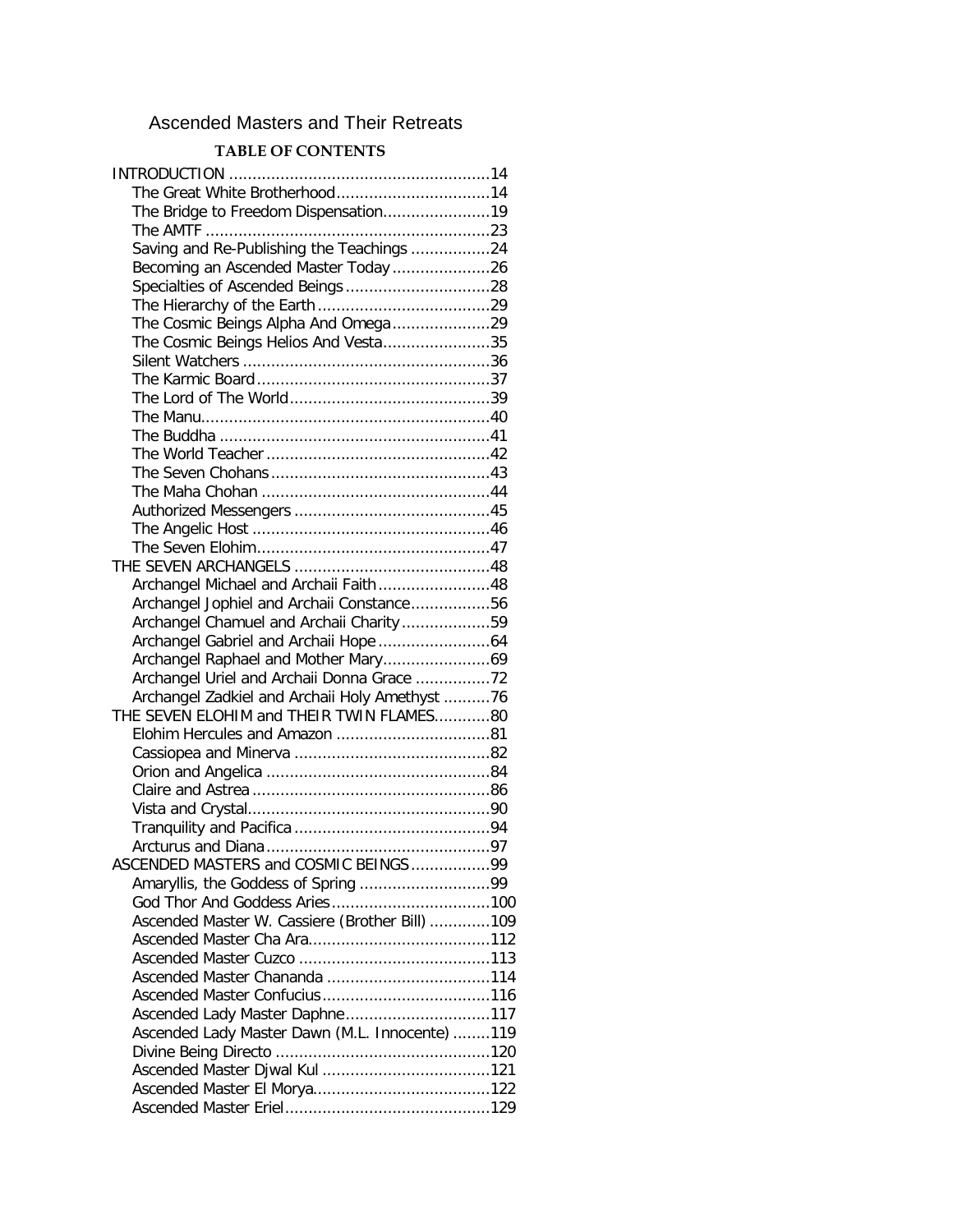| Ascended Master Mahatma Gandhi 131                |  |
|---------------------------------------------------|--|
| Ascended Master Godfre (Formerly Mr. Ballard) 132 |  |
| Ascended Master Great Divine Director 135         |  |
|                                                   |  |
|                                                   |  |
| Ascended Master Lord Himalaya 141                 |  |
| Planetary Silent Watcher Immaculata143            |  |
| Ascended Lady Master Geraldine Innocente  145     |  |
|                                                   |  |
|                                                   |  |
| Ascended Master John, The Beloved 163             |  |
|                                                   |  |
|                                                   |  |
|                                                   |  |
| Ascended Lady Master Kwan Yin170                  |  |
|                                                   |  |
| Ascended Lady Master Leonara 176                  |  |
|                                                   |  |
|                                                   |  |
|                                                   |  |
|                                                   |  |
| Lord Gautama, Lord of The World182                |  |
| Ascended Master Lord Ling (Moses)188              |  |
| Ascended Master Maha Chohan195                    |  |
| Ascended Lady Master Mother Mary209               |  |
|                                                   |  |
|                                                   |  |
|                                                   |  |
| Cosmic Beings Neptune and Lunara226               |  |
|                                                   |  |
| Prince Oromasis and Princess Diana231             |  |
| Pallas Athena, Goddess of Truth233                |  |
| Ascended Master Paul, The Venetian 236            |  |
|                                                   |  |
| Cosmic Beings Pelleur and Virgo241                |  |
|                                                   |  |
| Cosmic Beings Polaris and Magnus244               |  |
|                                                   |  |
| Ascended Master Casimir Poseidon 246              |  |
|                                                   |  |
|                                                   |  |
|                                                   |  |
| Ascended Master Saint Germain 250                 |  |
|                                                   |  |
|                                                   |  |
|                                                   |  |
|                                                   |  |
| Ascended Master Bob Singleton265                  |  |
|                                                   |  |
|                                                   |  |
|                                                   |  |
| Lady Master Venus, Goddess of Beauty268           |  |
|                                                   |  |
|                                                   |  |
| ASCENDED MASTER RETREATS, Introduction276         |  |